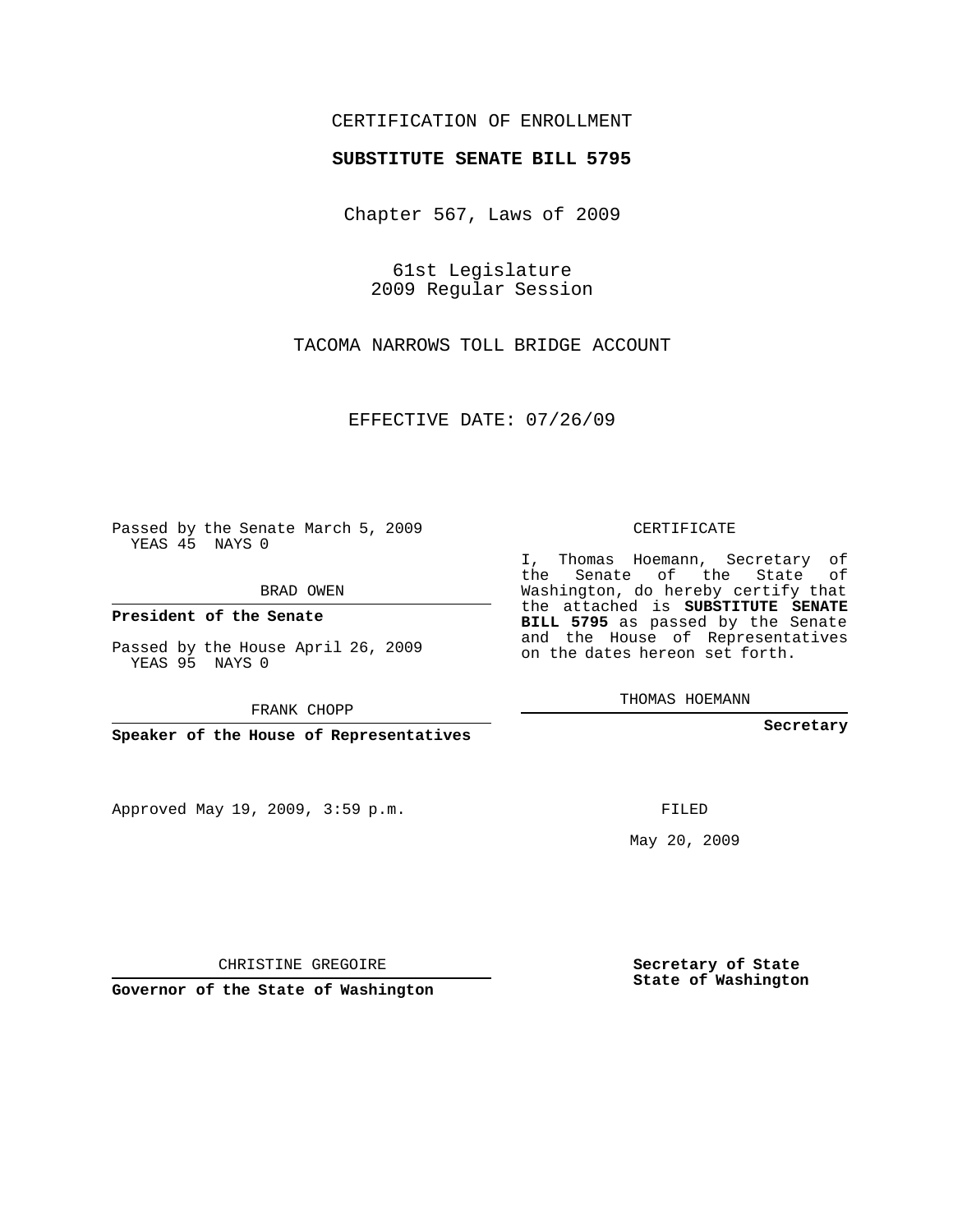## **SUBSTITUTE SENATE BILL 5795** \_\_\_\_\_\_\_\_\_\_\_\_\_\_\_\_\_\_\_\_\_\_\_\_\_\_\_\_\_\_\_\_\_\_\_\_\_\_\_\_\_\_\_\_\_

\_\_\_\_\_\_\_\_\_\_\_\_\_\_\_\_\_\_\_\_\_\_\_\_\_\_\_\_\_\_\_\_\_\_\_\_\_\_\_\_\_\_\_\_\_

Passed Legislature - 2009 Regular Session

**State of Washington 61st Legislature 2009 Regular Session**

**By** Senate Transportation (originally sponsored by Senators Kilmer and Franklin)

READ FIRST TIME 02/19/09.

1 AN ACT Relating to the Tacoma Narrows toll bridge account; and amending RCW 47.56.165.

BE IT ENACTED BY THE LEGISLATURE OF THE STATE OF WASHINGTON:

 **Sec. 1.** RCW 47.56.165 and 2006 c 17 s 1 are each amended to read as follows:

 A special account to be known as the Tacoma Narrows toll bridge account is created in the motor vehicle fund in the state treasury.

(1) Deposits to the account must include:

 (a) All proceeds of bonds issued for construction of the Tacoma Narrows public-private initiative project, including any capitalized interest;

 (b) All of the toll charges and other revenues received from the operation of the Tacoma Narrows bridge as a toll facility, to be deposited at least monthly;

 (c) Any interest that may be earned from the deposit or investment of those revenues;

 (d) Notwithstanding RCW 47.12.063, proceeds from the sale of any surplus real property acquired for the purpose of building the second Tacoma Narrows bridge; and